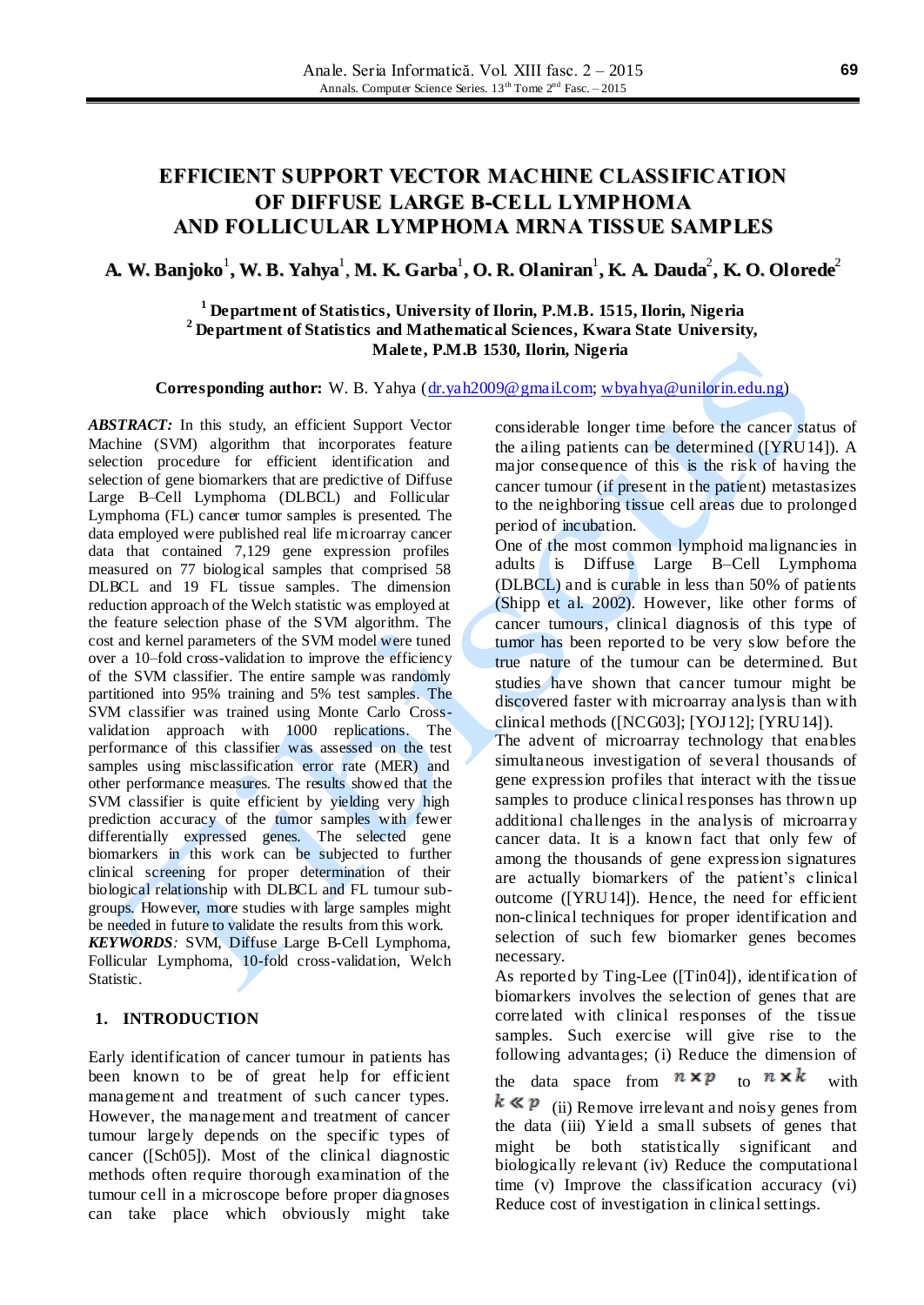The traditional support vector machine (SVM) algorithm ([Yah09]; [Ya12]; [Vap95]) has been shown to be very efficient machine learning tool for classification of response groups. SVM has become a state-of-the-art performance in real-world applications such as text categorization, hand written character recognition, image categorization, biosequence analysis ([CS12]).

The basic idea behind the SVM method is to construct an optimal separating hyperplane for the two sample groups by mapping the gene expression data to a higher-dimensional space. This involves finding a hyperplane defined by a weight vector *w*and a bias *b* such that the separation of the two groups is maximized in a specific sense. Using kernel representations, linear separation in the higher-dimensional space corresponds to a nonlinear decision boundary in the original space.

In this present work, a thorough review of the SVM method for cancer tumour classification in a binary response microarray data problem is presented. Further techniques to improve the classification performance of the original SVM method by incorporating variable selection approaches using different levels of *family-wise error rate* (FWER)  $\alpha_F$  were proposed. The efficiency of this improved SVM algorithm was examined on a published Affymetrix microarray cancer dataset for feature selection and tissue sample classification in a binary response data structure.

## **2. MATERIAL AND METHODS**

## **2.1 Data Description**

The data used in this work are published data set  $([S+02])$  [that contained 7,129](http://www.genome.wi.mit.edu/MPR/lymphoma%20or%20from%20https:/github.com/ramhiser/%20datamicroarray/wiki/Shipp-(2002).%20%20%20that%20contains%207,129) gene expressions profiling on 77 biological subjects. Of these 77 subjects, 58 were *diffuse large B-cell lymphoma*  (DLBCL) tissue samples while the remaining 19 subjects were *follicular lymphoma* (FL) tissue samples. The data are freely available and can be accessed at a strong at a strong at a strong at a strong at a strong at a strong at a strong at a strong at a strong at a strong at a strong at a strong at a strong at a strong at a strong at a strong at a strong at a stro

[www.genome.wi.mit.edu/MPR/lymphoma.](http://www.genome.wi.mit.edu/MPR/lymphoma)

# **2.2 Flow-Chat of the Conceptual SVM Feature Selection and Classification Method**

The flow-chat of the conceptual SVM feature selected and classification method as employed in this work is presented by Fig 1.



#### **Fig 1: Conceptual SVM algorithm for gene selection and classification of tissue samples**

## **2.3 The Mathematics of The SVM Method**

In this section, overview of the concepts of SVM method, its kernel functions, and choice of kernel are presented.

#### 2.3.1 *Overview of SVM for hard margin*

Given  $\mathbf{n}$  training points such that each input  $\mathbf{x}_i$  has D attributes and is in one of the two classes  $y_i = \pm 1$ . Thus, the training dataset is of the form  $\{x_i, y_i\}$  where  $i = 1, 2, ..., n$  and  $y_i \in \{-1, +1\}$ ,  $x_i \in \mathbb{R}^D$ . Here, we assume that the data is linearly separable into two classes by drawing a line for  $D = 2$  and a hyperplane for  $D > 2$ . Let  $x_i$  be the nearest data point to the hyperplane and  $\mathbf{w}$  be the weight vector orthogonal to the hyperplane, then we have the condition that:

$$
w'x = 0 \tag{1}
$$

For any bias  $\mathbf{b}$ , the equation of the hyperplane can therefore be described by

$$
w'x + b = \mathbf{0} \tag{2}
$$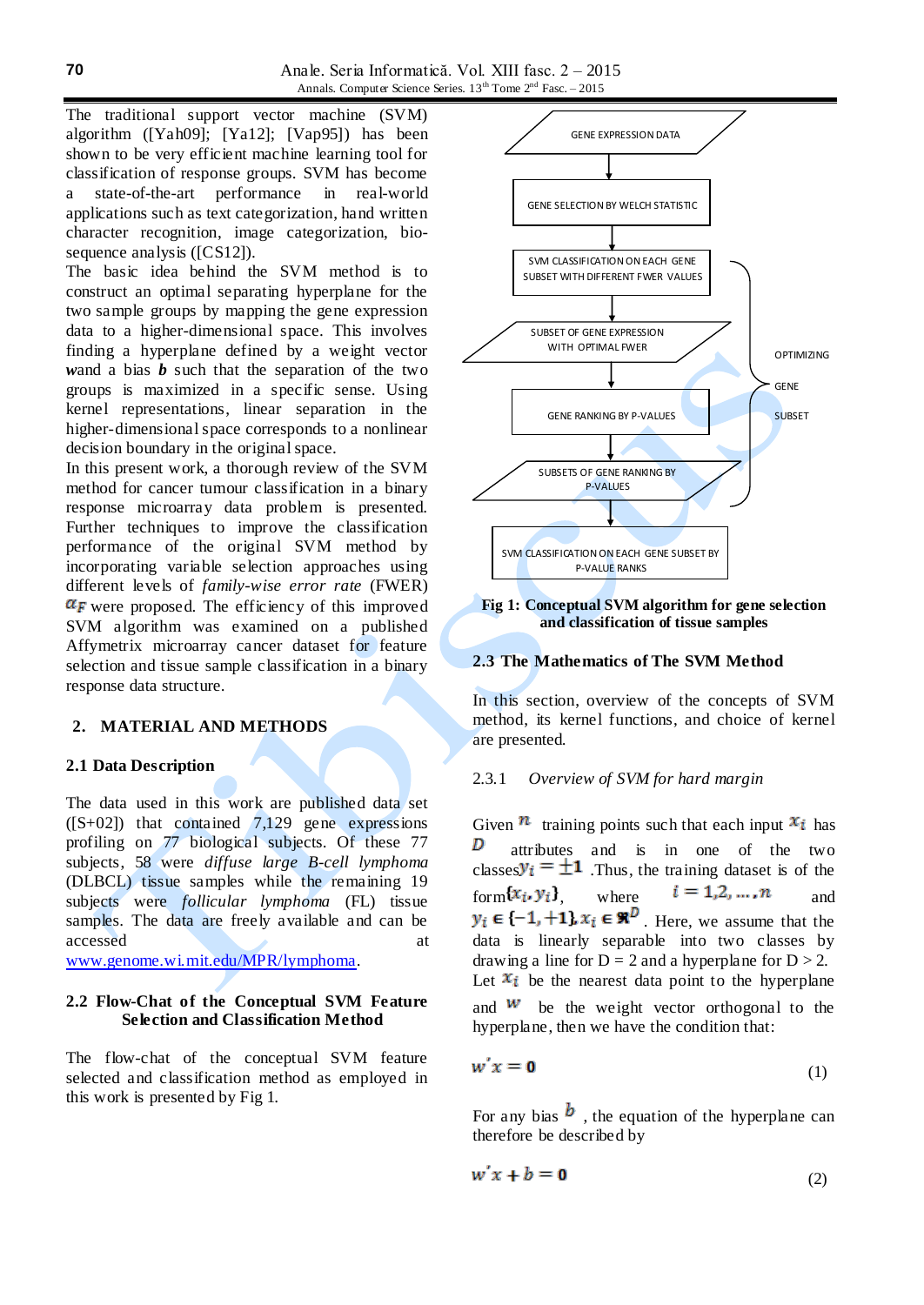To normalize **W** with minimum  $x$ , it is required that

$$
w'x_i + b| = 1 \tag{3}
$$



**Fig 2: The graph showing a typical separating hyperplane and the maximal margin hyperplane (H<sup>1</sup> and H2) for the linearly separable subjects with two distinct subject groups. The support vectors are indicated as shown on the graphs**

The implementation of SVM boils down to selecting **w** and **b** so that the training data  $\{x_i, y_i\}$ can be describe by

$$
x_i. w + b \ge +1, for \ y_i = 1
$$
  
\n
$$
x_i. w + b \le -1, for \ y_i = -1
$$
 (4)  
\n(5)

Equations (4) and (5) above reduced to

$$
y_i(x_i \cdot w + b) - 1 \ge 0 \tag{6}
$$

A typical separating hyperplane and the maximal margin hyperplanes for the linearly separable biological subjects with two distinct subject groups are presented by Fig 2.

From Fig 2, the SVM margins (distances) that separated the two biological sample groups from the separating hyperplane to the two maximal margin hyperplanes  $H_1$  and  $H_2$  are denoted by  $d_1$  and  $d_2$ respectively with  $d_1 = d_2 = d$ . Hence, the main objective of the SVM is to maximize the distance  $\boldsymbol{d}$ that separated the two sample groups. This is stated by the objective function:

$$
max_{W,b} d \tag{7}
$$

subject to inequality statement in (6).

Let a unit vector  $\hat{w}$  of  $w$  be obtain by

$$
\widehat{w} = \frac{w}{\|w\|} \tag{8}
$$

Thus, distance  $d$  can be computed by

$$
d = \mathcal{W}'(x_i - x) \tag{9}
$$

Since  $\overline{d}$  is non-negative, therefore

$$
d = |\mathbf{\hat{w}}'(\mathbf{x}_i - \mathbf{x})| \tag{10}
$$

Using  $(8)$  in  $(10)$ , we have that

$$
d = \frac{\vert w'x_i - w'x \vert}{\Vert w \Vert}
$$
  
\n
$$
d = \frac{\vert (w'x_i + b) - (w'x + b) \vert}{\Vert w \Vert}
$$

and by (2) and (3), the above becomes

$$
d = \frac{1}{\|\mathbf{w}\|} \tag{11}
$$

Hence, maximizing  $\boldsymbol{d}$  subject to (6) is equivalent to minimizing  $\|w\|$ . Thus, the objective function becomes

$$
\min \|w\| \tag{12}
$$

subject to  $(6)$ .

## 2.3.2 *The optimization problem*

As reported by Fletcher ([Fle09]) and Yahya ([Yah12]) among others, optimizing (12) is<br>min  $\Box$  1  $|w|^2$ 

equivalent to  $2$  which makes it possible to perform the Quadratic Programming (QP) optimization. Hence, the constrained optimization is obtain as

$$
\frac{\min \Box 1}{2} \|w\|^2 \tag{13}
$$

subject to  $(6)$ .

The solution is then obtain by introducing a Lagrange multiplier  $\alpha_i$  in the constraint (6) and adding to the objective function as

$$
\alpha_i[y_i(w'x_i + b) - 1] = 0 \tag{14}
$$

By adding (14) to the objective function (13) we have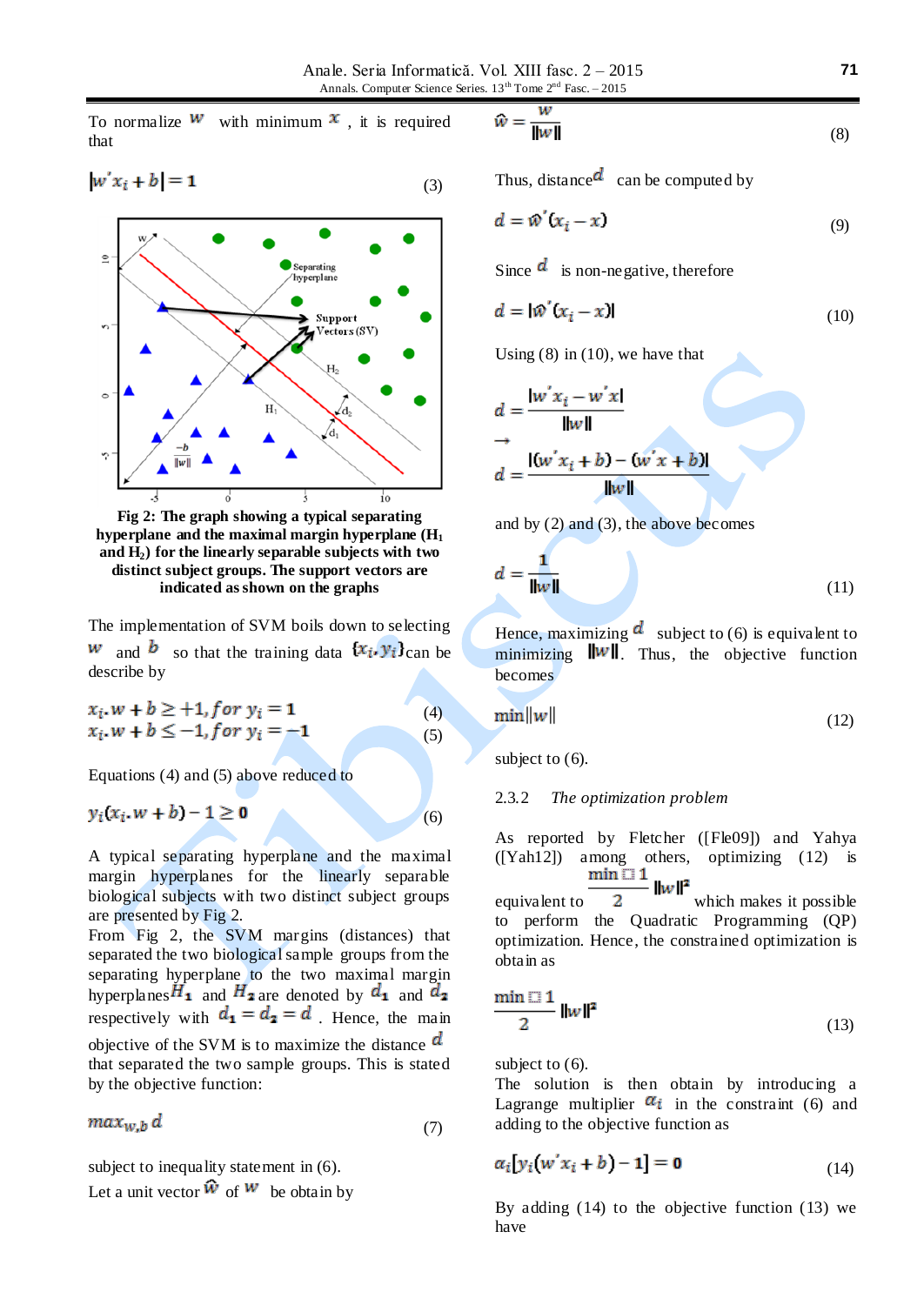$$
\frac{\min 1}{2} \|w\|^2 - \sum_{i=1}^n \alpha_i [y_i(w'x_i + b) - 1]
$$
\n(15)

which is equivalent to

$$
\mathcal{L}(w, b, a) = \frac{1}{2} ||w||^2 - \sum_{i=1}^n \alpha_i y_i (w'x_i + b) + \sum_{i=1}^n \alpha_i
$$
 (16)

The objective here is to find the values of  $W$  that minimizes (16) and **b** that maximizes  $\alpha$  for all  $\alpha_i \geq 0$ . This is achieve by differentiating  $\mathcal{L}(w, b, \alpha)$ with respect to  $w$  and  $b$  and equating them to zero. Thus, we have;

$$
\frac{\partial \mathcal{L}}{\partial w} = 0 \implies w = \sum_{i=1}^{n} \alpha_i y_i x_i
$$
\n
$$
\frac{\partial \mathcal{L}}{\partial b} = 0 \implies \sum_{i=1}^{n} \alpha_i y_i = 0
$$
\n(17)

Therefore, we have the function

$$
\mathcal{L}(\alpha) = \sum_{i=1}^{n} \alpha_i - \frac{1}{2} \sum_{i=1}^{n} \sum_{j=i}^{n} \alpha_i \alpha_j y_i y_j x_i x_j \tag{19}
$$

with  $\alpha_i \geq 0$ , **v**i

Maximizing the objective function  $\mathcal{L}(\alpha)$  in (19) using QP method is equivalent to minimizing  $-\mathcal{L}(\alpha)$  That is:

$$
\min_{\alpha} \left( \frac{1}{2} \sum_{i=1}^{n} \sum_{j=i}^{n} \alpha_i \alpha_j y_i y_j x_i x_j - \sum_{i=1}^{n} \alpha_i \right) \tag{20}
$$

By Karush-Kuhn-Tucker (KKT) condition ([Kar39]; [KT52]), some of the  $\alpha_1^s$  would be zero at the optimal solution level and they are those  $\alpha_i^s$  for which the margin

$$
\alpha_i[y_i(w'x_i + b) - 1] = \mathbf{0} \tag{21}
$$

Therefore, it is either  $\alpha_i = \mathbf{0}$  or  $[y_i(w'x_i + b) - 1] = 0$  Since  $\alpha_i$  cannot be zero, it shows that equation  $y_i(w'x_i + b) = 1$  has to be solved for  $w$  and  $b$ .

If  $\alpha_i > 0$  then  $x_i$  is a support vector (SV). The SVs are the points that defines the plane and margin for which the  $\alpha$  's are positive. Thus, the value of  $w$  is obtained by

$$
w = \sum_{x_i \in SV} \alpha_i y_i x_i \tag{22}
$$

And the value of bias  $\boldsymbol{b}$  can be obtain by solving the equation  $y_i(w'x_i + b) = 1$  using any of the support vectors.

## 2.3.3 SVM *for soft margin*

Sometimes, the data are not perfectly linearly separable and it might be necessary to consider a classifier based on a hyperplane that does not perfectly separate the two classes in the interest of greater robustness to individual observations and better classification of most of the training observations James et al. ([J+13]).A typical nonseparable hyperplane with some misclassified samples in the two groups are shown by Fig 3.



Fig 3: The graph<sup>°</sup>showing a<sup>3</sup>typical separating **hyperplane and the maximal margin hyperplanes (H<sup>1</sup> and H2) for the linearly non-separable subjects with two distinct subject groups. Some of the misclassified samples are indicated by the respective symbols on the graph.**

In order to extend the SVM algorithm to handle data that is not fully linearly separable, we relax the constraints (4) and (5) slightly to allow for misclassified points. This is done by introducing a positive slack variable  $\varepsilon_i$ ,  $i = 1, ..., n$  as follows;

$$
x_i \cdot w + b \ge 1 - \varepsilon_i \text{ for } y_i = 1 \tag{23}
$$

$$
x_i \cdot w + b \le -1 + \varepsilon_i \text{ for } y_i = -1 \tag{24}
$$

with  $\varepsilon_i \ge 0$  Equations (23) and (24) can be combined to have

$$
y_i(x_i \cdot w + b) - 1 + \varepsilon_i \ge 0 \tag{25}
$$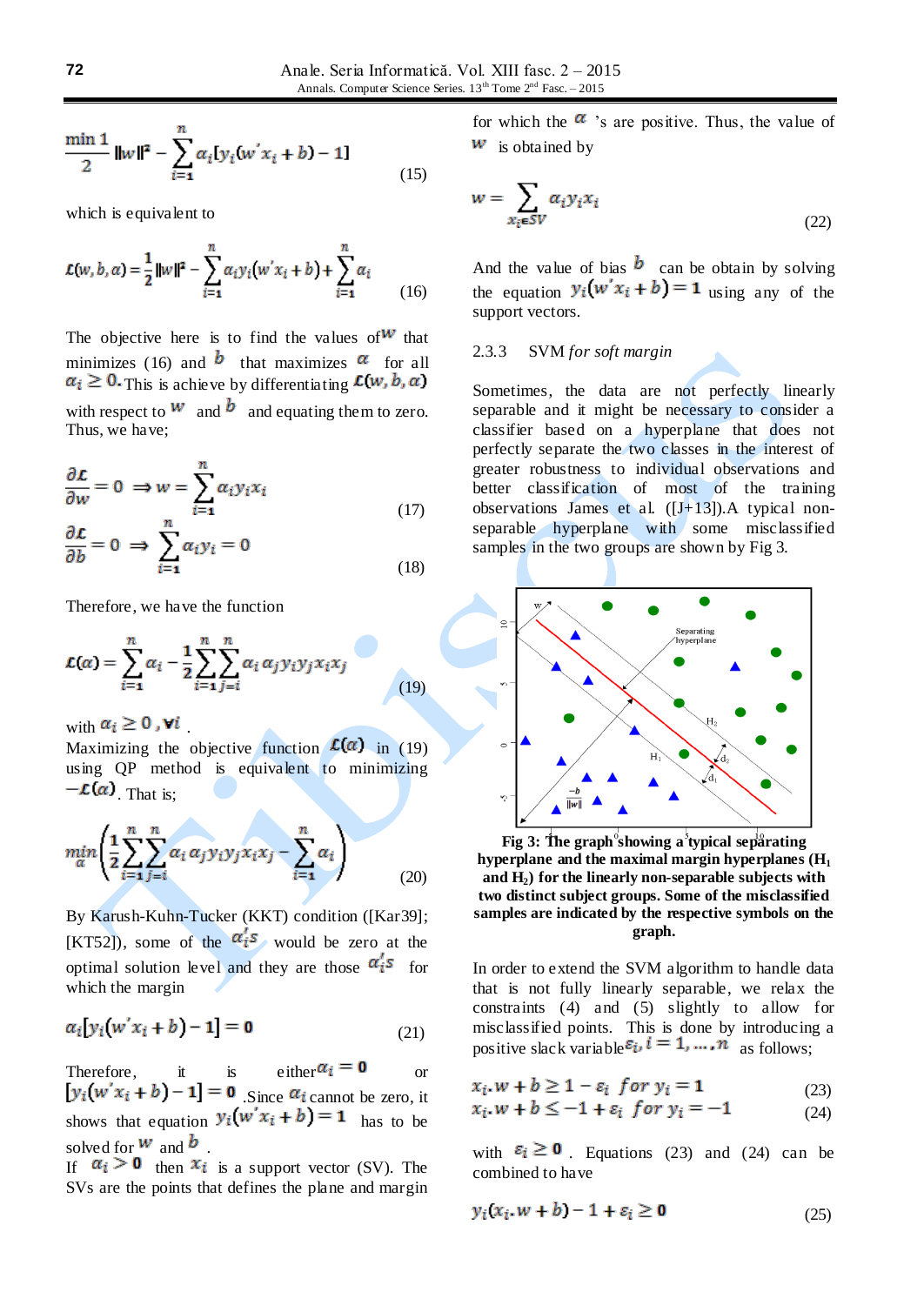Each of the positive slack variable  $\epsilon_i$  are called  $\sum \varepsilon_i$ 

violations and total violations is  $\overline{i} = 1$  ([J+ 13]). The new optimization problem then becomes

$$
\frac{\min \Box 1}{2} \|\mathbf{w}\|^2 + C \sum_{i=1}^n \varepsilon_i
$$
 (26)

Subject to the constraint in(25).

By re-formulating and introducing a new Lagrange multiplier  $\beta_i$  as done in (14) through (19), we have

$$
\mathcal{L}(w,b,\varepsilon,\alpha,\beta) = \frac{1}{2} ||w||^2 + C \sum_{i=1}^n \varepsilon_i - \sum_{i=1}^n \alpha_i (y_i(w'x_i + b) - 1 + \varepsilon_i) - \sum_{i=1}^n \beta_i \varepsilon_i
$$
\n(27)

Minimizing  $\mathcal{L}(w, b, \varepsilon, \alpha, \beta)_{\text{W.r.t}} w, b_{\text{and}} \varepsilon$ , and maximizing it w.r.t each  $\alpha_i, \alpha_i \ge 0$  and  $\beta_i \geq 0$  we have back the objective function (21) as

$$
\min_{\alpha} \left( \frac{1}{2} \sum_{i=1}^{n} \sum_{j=i}^{n} \alpha_i \alpha_j y_i y_j x_i x_j - \sum_{i=1}^{n} \alpha_i \right)
$$
\n
$$
\sum_{i=1}^{n} \varepsilon_i \le C
$$
\n
$$
\sum_{j=1}^{n} \varepsilon_j \le C
$$
\n
$$
\sum_{i=1}^{n} \varepsilon_i \le C
$$
\n
$$
\sum_{j=1}^{n} \varepsilon_j \le C
$$

. The values of  $w$  and  $\bm{b}$  can then be obtained as before.

## 2.3.4 *The kernel function*

As a kernel based machine learning algorithm, the four most commonly known SVM kernels are: i.) The linear kernel:  $K(x_i, x) = (x_i, x)$ , ii.) The polynomial kernel:  $K(x_i, x) = [(\gamma x_i, x + r)]^d$ , iii.) The Radial Basis Function (RBF):  $K(x_i, x) = \exp(-\gamma ||x_i - x||^2)$  and iv.) The sigmoid:  $K(x_i, x) = \frac{\tanh{\gamma x_i}}{x + r}$ , where  $\gamma, r$ and  $\overline{a}$  are the kernel parameters ([Vap95]; [Yah12]).

The concept of kernel, as it relates to the feature space, is considered in order to address the nonlinearity problem often encountered in many classification problems. It turns out that the nonlinearity in a lower dimensional space is actually linear in a higher dimensional space using a suitable mapping  $X \to \mathcal{O}(X)$ . The SVM algorithm described above only involved the *inner products* of the

observations (as opposed to the observations themselves) within the kernel setting.

In practice, the optimal SVM and the kernel parameters are obtain through grid search and they are those that give the minimum misclassification error.

In the traditional SVM, the choice of kernel is by trial and error. This involves searching for the best parameters for the four kernels through grid search and applying each of the kernels for classification. The best kernel is the one with minimum misclassification error. But works by Keerthi and Lin ([KL03]) and James et al. ( $[J+13]$ ) suggest the use of linear kernel when the number of gene chips

*p* is larger than the sample size  $n \times (p \times n)$ . The

RBF kernel performs better for  $p \ll n$  ([H+10]; [KL03]; [Cic15]), while the polynomial kernel contained too many parameters and suffers from numerical difficulties Chih-Jen ([LL03b]). Also, the study by Lin and Lin ([LL03a]) and Chih-Jen ([LL03b]) showed that the sigmoid kernel is not always a valid kernel and does not in any way better than the RBF kernel whenever the RBF works.

As a result of the above reasons, our choice of kernels in this study shall be restricted to both the linear and RBF kernels depending on the number of

features  $(P)$  and the sample size  $(P)$  in the data.

# **3. ANALYSIS**

The first step to take based on our proposed improved SVM implementation as presented in the flow-chat in Fig 1 is to perform feature selection using the Welch statistic ([Wel47]). This is meant to filter out the numerous noisy and non-informative genes (in univariate sense) in the data. Using the scheme adopted by Mahata and Mahata ([MM07]) for features' optimization, the remaining few selected informative genes were ranked by their respective p-values as provided by the values of their Welch statistic.

For a binary response group  $y_i \in \{-1, +1\}$  as the case here,  $y_i = -1$  indicates that the  $i^{th}$  sample is from DLBCL tumour group and  $y_i = +1$  indicates that the  $i<sup>th</sup>$  sample is from the FL tumour group. Therefore, the Welch statistic that selects gene expression profile  $X_j$  that discriminates these two tumour groups is of the form;

$$
t_{w} = \frac{\overline{X}_{+1j} - \overline{X}_{-1j}}{\sqrt{\frac{S_{+1}^{2}}{n_{+1}} + \frac{S_{-1}^{2}}{n_{-1}}}} \sim t_{v}
$$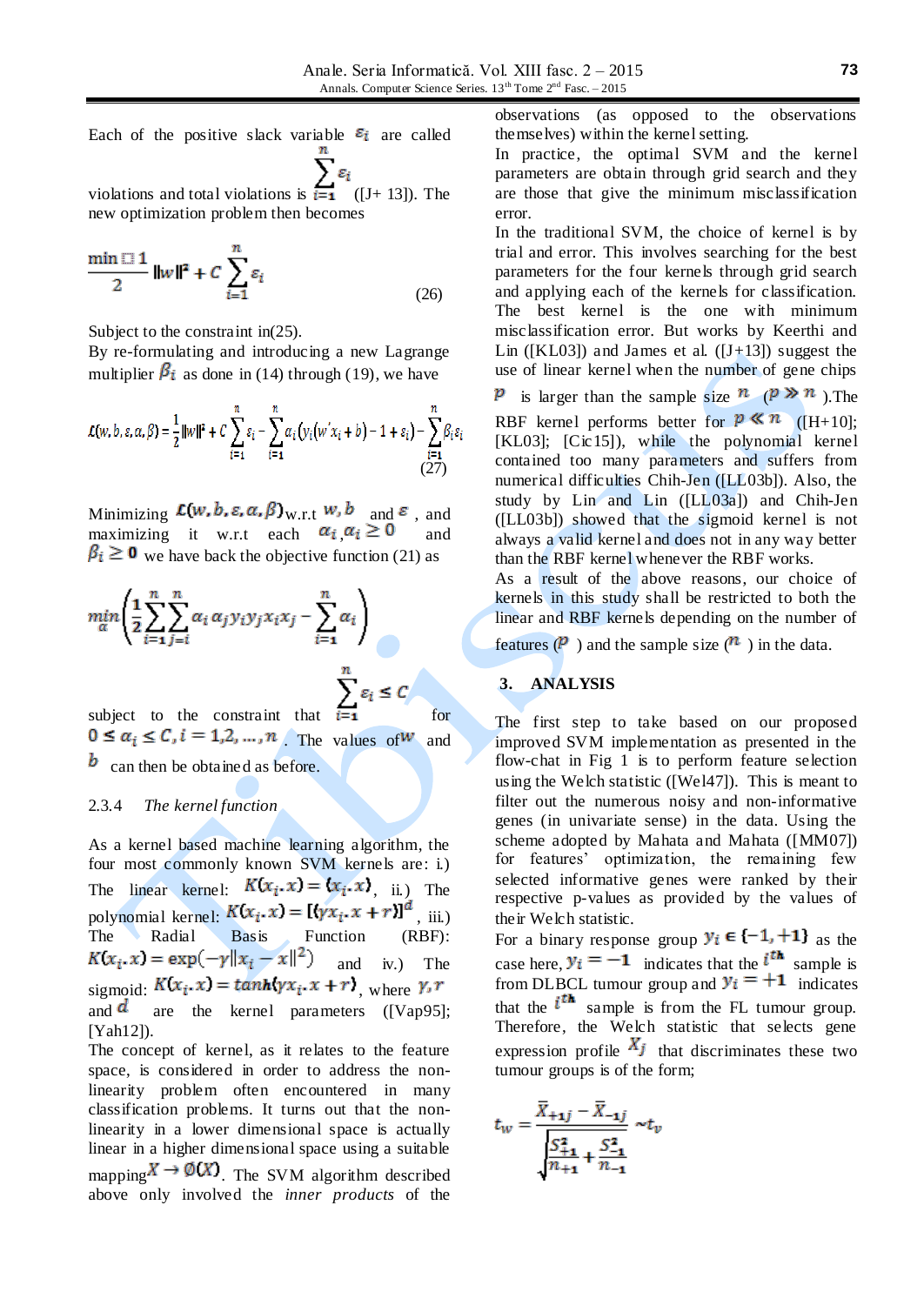for  $j = 1, 2, ..., G$  (number of gene expressions in the data) where  $\mathbf{v}$  is a modified degrees of freedom of the form

$$
v = \frac{\left(\frac{S_{+1}^2}{n_{+1}} + \frac{S_{-1}^2}{n_{-1}}\right)^2}{\left(\frac{S_{+1}^4}{n_{+1}^2(n_{+1} - 1)} + \frac{S_{-1}^4}{n_{-1}^2(n_{-1} - 1)}\right)}
$$

In order to control for the number of false positives in the preliminary gene selection loop of the SVM algorithm, the p-values of the Welch statistic were compared with the Family-Wise-Error rate (FWER) given by  $\alpha_s = 1 - (1 - \alpha_F)^{1/6}$  at some specified nominal Type I error rate  $\alpha_F$  in a multiple hypothesis testing for comparing  $\boldsymbol{G}$  gene variables ([Sid67]). By this, gene  $X_j$  would be selected to be differentially expressed if its p-value from the Welch statistic, say  $Pj$  is less than  $\alpha_s$  (i.e. if  $p_j < \alpha_s$ ). Various values of  $\alpha_F$  (1%, 5%, 10%, 15%, 20%)

and 100%) were employed in this work for optimal search of differentially expressed genes. The best kernel and SVM parameters were determined through grid search with 10-fold cross-validation for each of the gene subsets selected at each chose  $\alpha_F$ values.

The entire sample size was partitioned into 95% training sample which was used to build the SVM classification model and 5% test sample which was used to assess its performance. The SVM algorithm for classification was run over 1000 MCCV runs for each selected gene subsets with the appropriate kernel to ensure model stability.

The subset of genes with the best accuracy was selected as the combination of gene expressions that are most appropriate for the tumor sample classification. As adopted by Mohamad et al.  $([M+07])$ , this subset of genes was ranked based on their respective p-values from the Welch statistic. In order to optimize this feature selection process, the first few genes (i.e. the first 5, first 10, first 15, first 20 and first 25 genes in ranks) from the ranked genes were again re-selected for classification of the two tumour groups for optimal results.

The improved SVM algorithm for feature selection and classification was implemented in R statistical package. The R library '**e1071**' was employed for the implementation of the SVM method.

# **4. RESULTS**

The results of the improved SVM method for feature selection and classification of the DLBCL and FL tumour groups are presented in this section.

In Table 1, the numbers of gene signatures selected by the selection scheme of the Welch statistic at various chosen FWERs are presented. The SVM algorithm for tissue sample classification was implemented using the linear kernel. This choice of kernel is appropriate for the data since the number of

features  $\boldsymbol{p}$  (7,129 genes) is greater than the sample size  $\frac{n}{77}$  (77 samples).

The optimal value of the SVM parameter C at each chosen FWER was determined using 10-fold crossvalidation as presented in Table 1. The crossvalidation (CV) error rates over all the possible values of the SVM parameter C were computed. The value of C that yielded the least CV error rate becomes the optimal SVM parameter value C at each chosen FWER as indicated in Table 1.

For a clearer overview of the performance of the SVM while tuning the parameter of the SVM, we provide the graph that shows the plot of minimum cross-validation error (misclassification error) rate against the values of the FWER employed for feature selection in Fig 4. The number genes selected at each FWER level are provided in parenthesis on the graph.

Having determined the optimal values of the SVM parameter C at all the chosen levels of the FWER, these were then employed for proper SVM classification using the training data over 1000 Monte-Carlo cross-validation (MCCV) runs. Linear kernel was employed for the SVM implementation

since  $n \ll p$  in all the six gene subset cases considered (i.e. at the six chosen FWERs considered). The results of the SVM classification performance over 1000 MCCV runs were presented in Table 2. The table reported the test sample percent correct classification rate (%CCR), misclassification error rate (MER), sensitivity, specificity, positive (+) predictive value, negative (-) predictive value and the Jaccard index of the SVM classifier.

The classification performance of the SVM in Table 2 showed that the best value of FWER for the data is 1%. This is the  $\alpha_F$  value that yielded the highest prediction accuracy (98.5%CCR) at relatively fewer number of gene variables (173).All the 173 genes selected by SVM algorithm at this  $\alpha_F$  level were ranked based on their respective p-values (from the Welch statistic results) in order to select the optimal (parsimonious) gene subset out of these number that would make biological sense. By this, gene variable with the least p-value was ranked first, followed by the one with the second least p-value and so on.

The determination of the optimal gene subset from the entire 173 genes begins by selecting the first 5, the first 10, … , the first 25 gene subsets from the 173 ranked genes as shown in Table 3.The SVM algorithms for tumour groups classification was run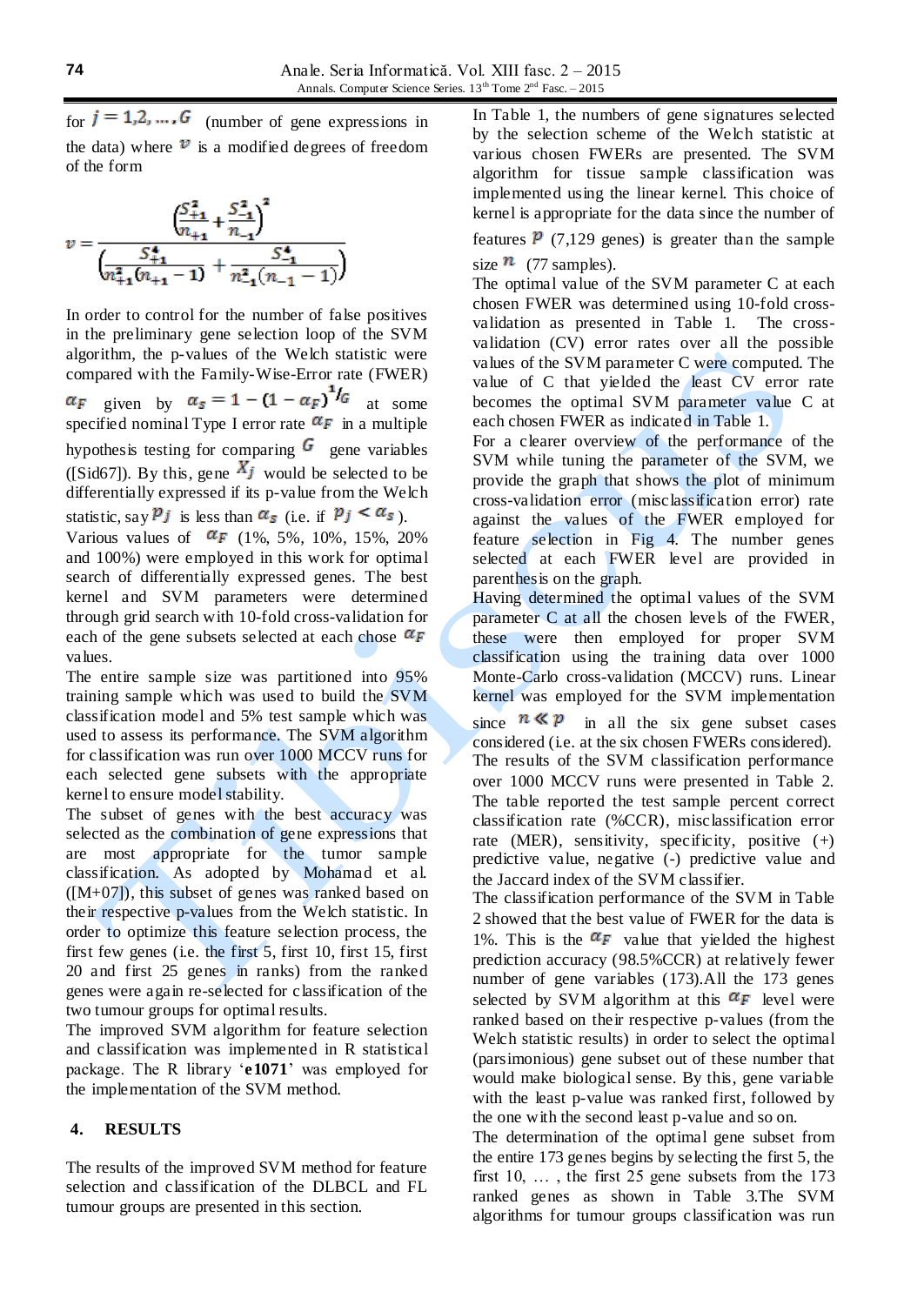separately on each of these gene subsets using RBF kernel function (since  $\hat{n} \gg \hat{p}$  in all cases). Both the SVM and RBF parameters were tuned for optimality at10-fold cross-validation. The optimal SVM and RBF parameters values as determined from this implementation are provided in Table 3.The optimal parameters values as indicated in Table 3 are the respective parameter values that yielded the minimum CV error rate over 10-fold cross-validation.

The SVM method was implemented using each of the gene subsets and their predetermined respective optimal RBF and SVM parameter values as provided in Table 3 over 1000 MCCV runs. The classification performance of the improved SVM algorithm is presented in Table 4 for various performance indices. The graphs of these performance measures over the five selected gene subsets are presented in Fig 6.

**Table 1: Table of selected gene expression profiles by the Welch statistic in the SVM implementation. The optimal SVM parameter values as determined by grid search as well as the minimum cross-validation error rate at each FWER rates of the SVM implementation using linear kernel are presented**

|                                                             |        | FWER $(\alpha_F)$ in % |        |        |        |             |
|-------------------------------------------------------------|--------|------------------------|--------|--------|--------|-------------|
|                                                             | 1%     | 5%                     | 10%    | 15%    | 20%    | <b>100%</b> |
| No. of genes selected                                       | 173    | 248                    | 289    | 313    | 342    | 7129        |
| <b>SVM Parameter C</b>                                      | 0.1    | 0.01                   | 0.01   | 0.01   | 0.01   | 0.01        |
| Minimum Misclassification (Cross-<br>validation) Error Rate | 0.0125 | 0.0125                 | 0.0125 | 0.0268 | 0.0268 | 0.0375      |
|                                                             |        |                        |        |        |        |             |



**Fig 4: Graph showing the plot of MER at varying FWERs (in %). The number of genes that yielded the respective MER was indicated in parenthesis along with their respective FWER. The SVM algorithm was run at 10-fold crossvalidation to tune the parameter of the SVM**

| <b>Assessment Criteria</b> | FWER $(\alpha_F)$ in % |        |        |        |        |        |  |
|----------------------------|------------------------|--------|--------|--------|--------|--------|--|
|                            | $*1%$                  | 5%     | 10%    | 15%    | 20%    | 100%   |  |
| No. of genes selected      | 173                    | 248    | 289    | 313    | 342    | 7129   |  |
| CCR(%)                     | 98.50                  | 98.53  | 97.40  | 97.23  | 97.47  | 95.67  |  |
| <b>MER</b>                 | 0.0150                 | 0.0147 | 0.026  | 0.0277 | 0.0253 | 0.0433 |  |
| Sensitivity                | 1.0000                 | 1.0000 | 1.0000 | 1.0000 | 1.0000 | 0.8778 |  |
| Specificity                | 0.9808                 | 0.9813 | 0.9676 | 0.9654 | 0.9685 | 0.9819 |  |
| Positive Predictive Value  | 0.9409                 | 0.9412 | 0.8979 | 0.8926 | 0.9001 | 0.9328 |  |
| Negative Predictive Value  | 1.0000                 | 1.0000 | 1.0000 | 1.0000 | 1.0000 | 0.9609 |  |
| Jaccard Index              | 0.9409                 | 0.9412 | 0.8979 | 0.8926 | 0.9001 | 0.8278 |  |
| No. of Support Vectors     | 24                     | 31     | 28     | 27     | 28     | 45     |  |

**Tables 2: Table of classification results of the SVM method for each gene subset using linear kernel. (\*) indicates the FWER level that yielded the best prediction accuracy (highest % CCR of 98.5%)**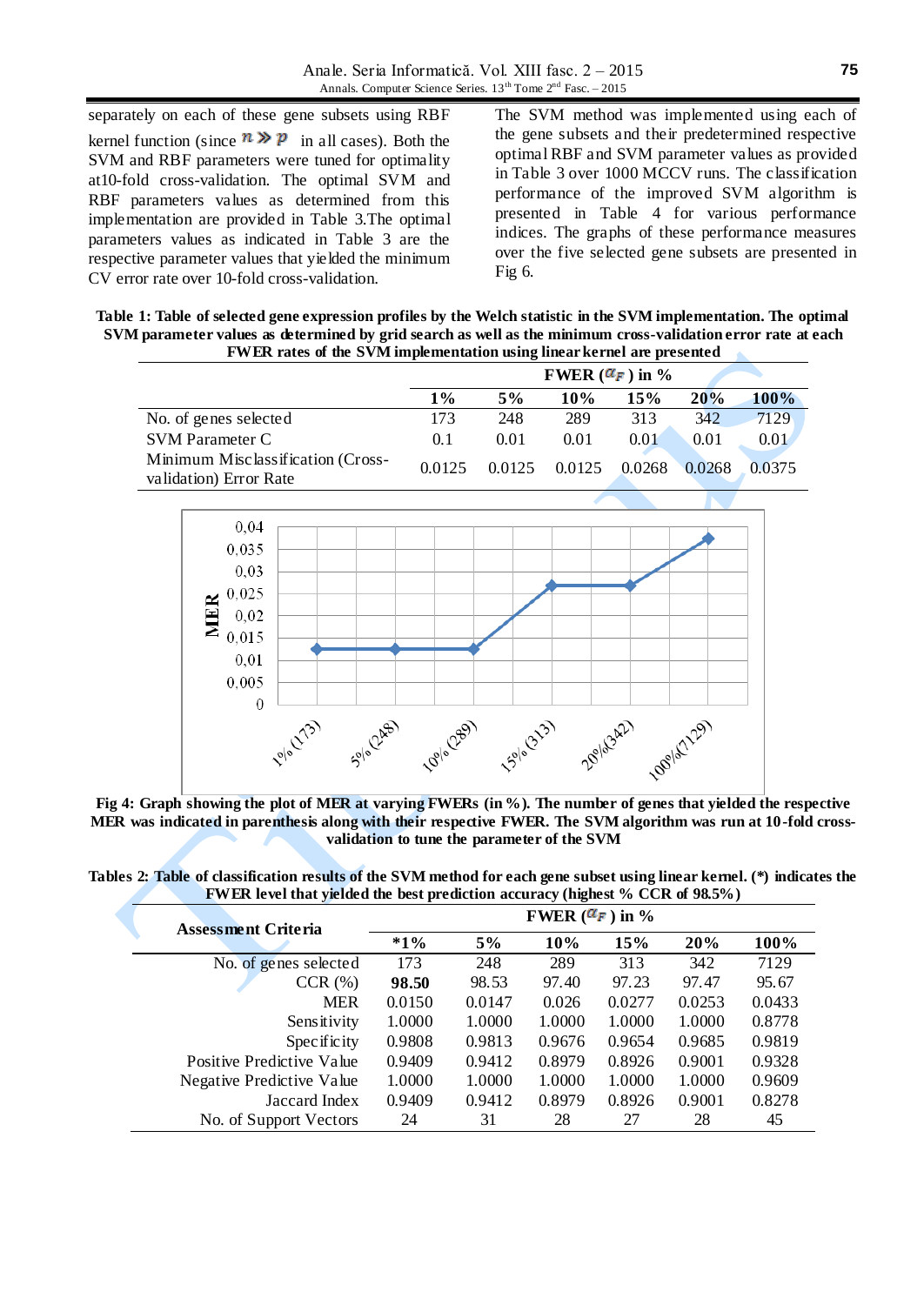Anale. Seria Informatică. Vol. XIII fasc. 2 – 2015 Annals. Computer Science Series.  $13^{th}$  Tome  $2^{nd}$  Fasc.  $-2015$ 



**Fig 5: Graph showing the plot of prediction accuracy (%CCR) at varying FWERs (in %). The number of genes that yielded the respective CCR was indicated in parenthesis along with their respective FWER**

| Table 3: Results of the optimal values of the tuning parameters of SVM and RBF using the selected genes by p-value |
|--------------------------------------------------------------------------------------------------------------------|
| ranks. The optimal SVM and RBF parameter values were determined for each of the gene subset by grid search         |
| riging the minimum enece velidation error                                                                          |

| The first set of genes<br>selected from the | <b>RBF</b> kernel<br>parameter | <b>SVM</b><br>parameter | <b>Minimum CV error</b> |
|---------------------------------------------|--------------------------------|-------------------------|-------------------------|
| ranked genes                                |                                |                         |                         |
|                                             |                                |                         | 0.0893                  |
| 10                                          |                                |                         | 0.0911                  |
| 15                                          | 0.0001                         | 10000                   | 0.1018                  |
| 20                                          | 0.01                           | 100                     | 0.0625                  |
| 25                                          | 0.01                           | 100                     | 0.0750                  |

**Tables 4: Table of classification results of the SVM method using each selected gene subset by ranks based on RBF kernel**

|                            |                                        | ncinci |        |        |        |  |
|----------------------------|----------------------------------------|--------|--------|--------|--------|--|
| <b>Assessment Criteria</b> | No. of genes Employed by p-value ranks |        |        |        |        |  |
|                            | 5                                      | 10     | 15     | 20     | 25     |  |
| CCR(%)                     | 89.07                                  | 91     | 87.20  | 92.50  | 92.13  |  |
| <b>MER</b>                 | 0.1093                                 | 0.0900 | 0.1280 | 0.0750 | 0.0787 |  |
| Sensitivity                | 0.8101                                 | 0.8939 | 0.8207 | 0.9214 | 0.9025 |  |
| Specificity                | 0.9181                                 | 0.9154 | 0.8888 | 0.9252 | 0.9272 |  |
| Positive Predictive Value  | 0.7610                                 | 0.7766 | 0.7061 | 0.8108 | 0.8033 |  |
| Negative Predictive Value  | 0.9402                                 | 0.9684 | 0.9415 | 0.9701 | 0.9709 |  |
| Jaccard Index              | 0.6419                                 | 0.7056 | 0.6134 | 0.7594 | 0.7332 |  |
| No. of Support Vectors     | 70                                     | 72     | 21     | 21     | 21     |  |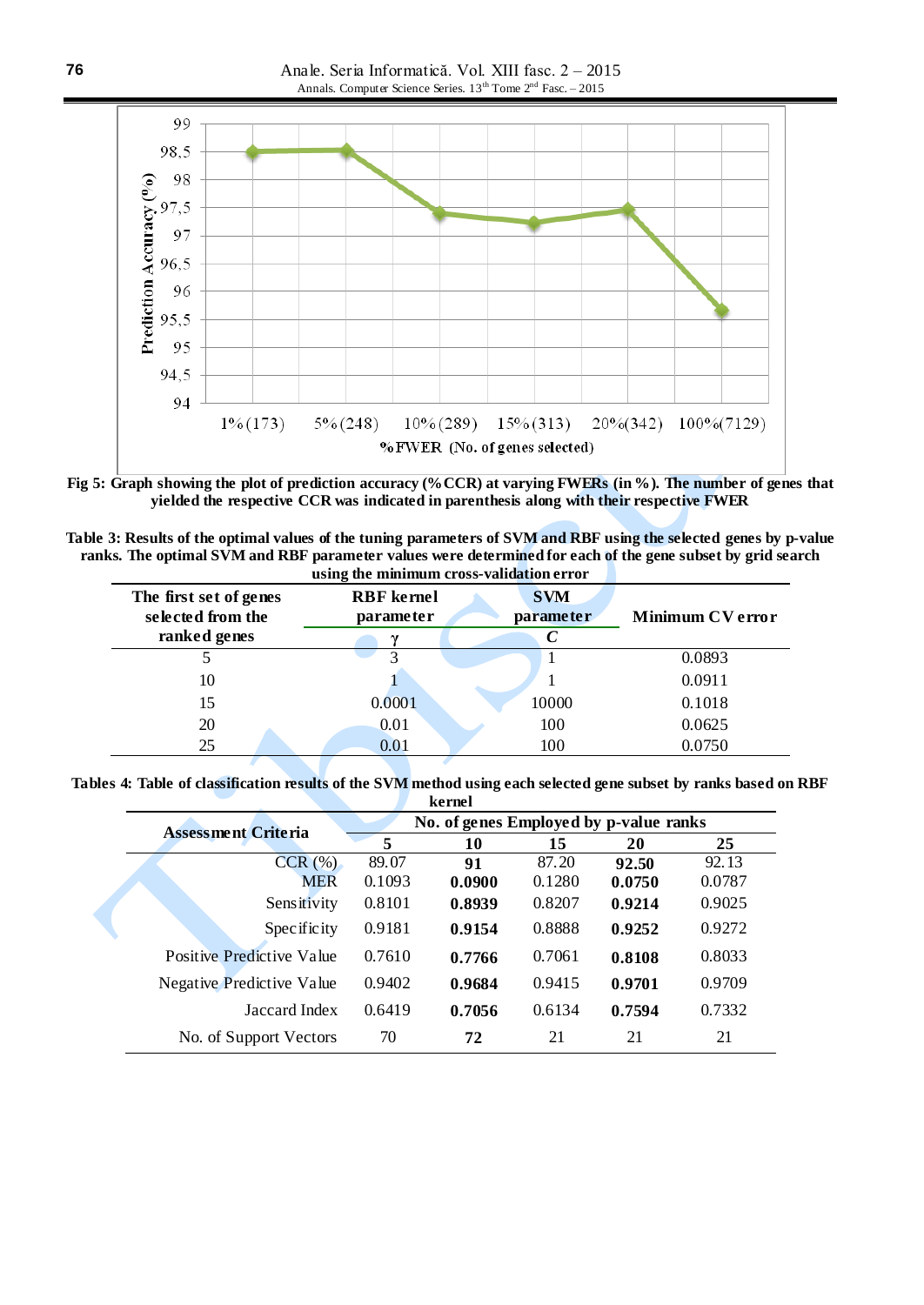Anale. Seria Informatică. Vol. XIII fasc. 2 – 2015 Annals. Computer Science Series.  $13^{th}$  Tome  $2^{nd}$  Fasc. – 2015



**Fig 6: Graph of the various performance measures over the five selected gene subsets. The number of genes that yielded the respective CCR was indicated in parenthesis along with their respective FWER**

#### **5. DISCUSSIONS**

This work presents an efficient non-clinical method for classification of Diffuse Large B–Cell Lymphoma and Follicular Lymphoma tumor samples using the expression levels of 7,129 gene signatures.

The fewer numbers of differentially expressed genes selected at each FWER levels indicated that the data contained appreciable number features that are complex at producing a binary response signal. However, at 1% FWER level, an optimal gene subset with 173 gene signatures was obtained with high prediction accuracy as provided in Table 1.

Also, optimal values of the kernel and SVM tuning parameters were determined for each of the gene subsets with linear kernels (for  $n \ll p$ ) data structures) using 10-fold cross-validation approach as shown in Table 2. The results of the SVM classifier yielded very good prediction performances in terms of (high prediction accuracy, high sensitivity, high specificity, etc.) with fewer differentially expressed genes than when all the genes were employed for classification. This indicates that in the presence of noisy genes, a classifier might not perform as good as when only the most differentially expressed ones among the competing ones are employed by the classification method.

For final gene optimization in order to construct efficient parsimonious SVM classification model, the selected gene subsets at 1% FWER (the optimal value as determined for these data in Table 1) were ranked based on their respective p-values of the Welch statistics. Based on this ranking, the first few gene subsets were selected sequentially to optimize both the SVM and RBF kernel parameters as shown in Table 3.

Similarly, the SVM classification results using each gene subsets as provided in Table 4 indicated the

presence of some false positive genes among those selected at 1% FWER. For example, the prediction accuracy of SVM classifier was about 89% using five genes as can be seen in Table 4. This increases to 91% when ten genes were employed by classifiers showing the marginal contribution of the five additional genes. Surprisingly, when fifteen genes were employed, the prediction accuracy of the SVM classifier dropped to around 87%. This is an indication of some false positive (noisy) genes among the new fifteen crop of genes used for classification. Hence, there is the need to further screen the selected gene variables in order to determine those that are actually correlated with the two tumour groups.

Various results of further genes screening as presented in Table 4 revealed the best prediction performance of the improved SVM classifier when twenty differentially expressed genes were employed for classification. In other words, twenty differentially expressed genes are quite sufficient to provide good discrimination between the two tumour groups of DLBCL and FL in the microarray cancer data analyzed in this work.

### **CONCLUSION**

An improved SVM algorithm for tissue sample classification is presented in this work. Efficient scheme to optimize feature selection process for SVM algorithm was equally provided. Various results obtained generally showed that the improved SVM method is quite efficient.

The relative gains in the need to optimize the parameters of the SVM and the two kernel functions employed in the SVM algorithm evidently manifested in the improved prediction accuracies as shown in the relevant tables in Section 4. The optimal tuning parameters va lues for the SVM method with Linear and RBF kernels were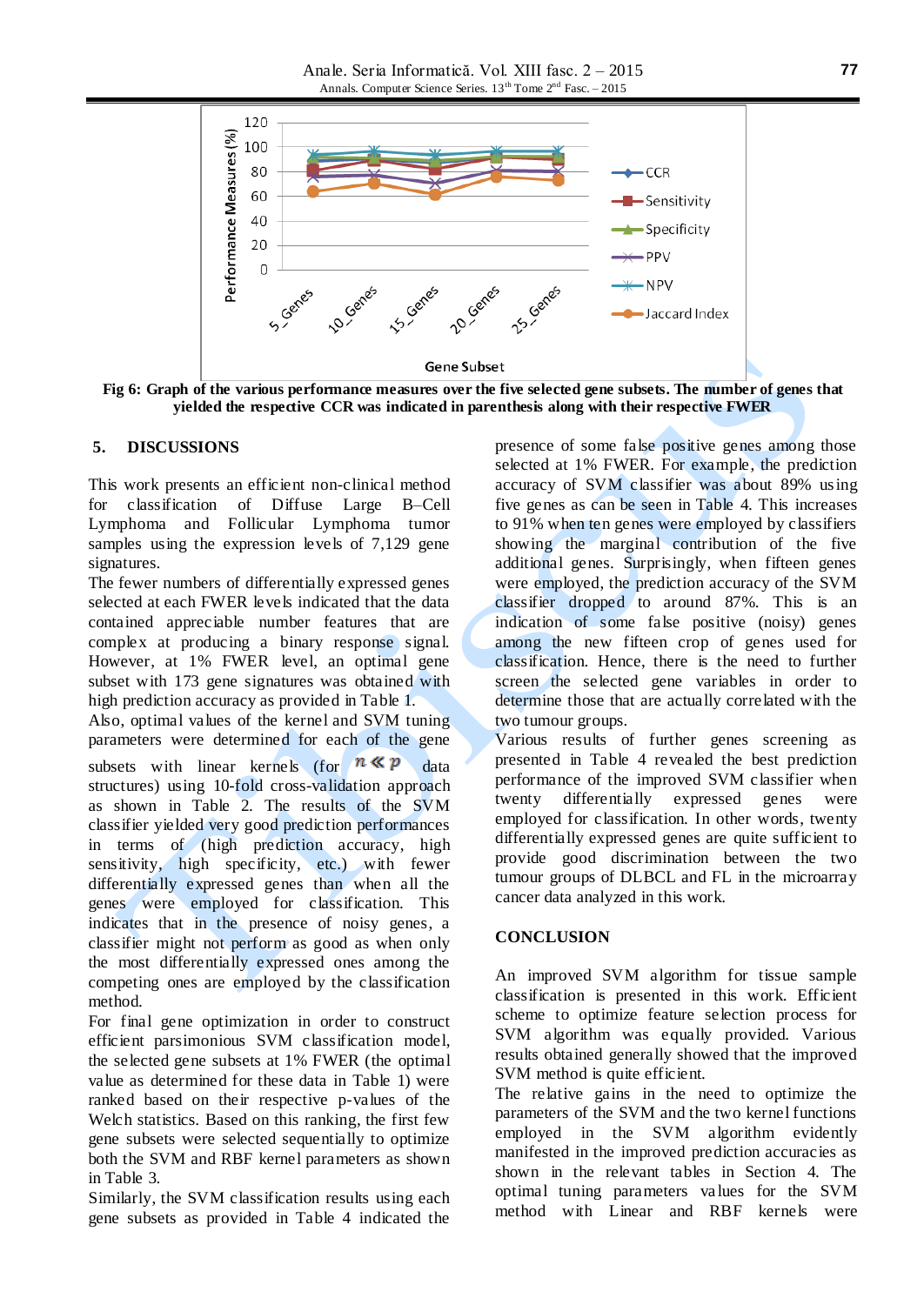efficiently determined by grid search over 10-fold cross-validation using the minimum cross-validation errors criteria. This obviously improved the efficiency of the SVM classification results.

Selecting important genes for cancer classification using gene expression data has become inevitable in cancer research, especially when the prime goal is to seek quick diagnosis of the tumour subjects. The conceptual SVM algorithm for gene selection and classification presented in this work has immensely improve the classification and prediction accuracy of the standard SVM method in which all the entire features in the data were used for tumour classification as shown by the SVM results in Table 2. In that result, the best prediction results of the SVM were obtained at 1% FWER using 173 gene variables  $(CCR = 98.5\%;$  Sensitivity = 100%). However, results of the standard SVM classifier that employed all the 7129 genes provided CCR of 95.67% with Sensitivity of 87.78%.

This work has created opportunity for further research, especially for molecular biologist in the area of investigating into the biological composition of the selected genes regarding their biological relationship to the two tumour groups of Diffuse Large B–Cell Lymphoma and Follicular Lymphoma tumor samples as contained in the data.

## **REFERENCES**

- [AY15] **Aremu G. T., Yahya W. B.** *Competing Algorithms For Microarray-Based Multiclass Sequential Feature Selection and Classification*. Proceedings of 4<sup>th</sup>International Science, Technology, Education, Arts, Management & Social Sciences (iSTEAMS) Research Nexus Conference*,* Nigeria: 675 – 682, 2015.
- [Cic15] **Cichosz P.** *Data mining algorithms explained using R*. John Wiley & Sons, N.Y., 2015
- [CS12] **Cristianini N., Shawe-Taylor J.** *An introduction to support vector machines*. Cambridge University Press, UK, 2012.
- [Fle09] **Fletcher T.** *Support Vector Machines Explained*. [www.cs.ucl.ac.uk/staff/](http://www.cs.ucl.ac.uk/staff/%20T.Fletcher)  [T.Fletcher,](http://www.cs.ucl.ac.uk/staff/%20T.Fletcher) 2009.
- [HCL10] **Hsu C.-W., Chang C.-C., Lin C.-J.** *A Practical Guide to Support Vector Classification*. [Vítor](https://www.scribd.com/vmangaravite)

<https://www.scribd.com/vmangaravite> [Mangaravite,](https://www.scribd.com/vmangaravite) 2010.

- [H+12] **Hapfelmeier A., Yahya W. B., Rosenberg R., Ulm K.** - *Predictive modelling of gene Expression data*. In: *Handbook of Statistics in Clinical Oncology*, *3 rd ed.,* Edited by Crowley, J. and A. Hoering. Chapman and Hall/CRC, New York, 2012, pp., 463-475.
- [J+13] **James G., Witten D., Hastie T., Tibshirani R.** - *An Introduction to Statistical Learning with Applications* in R. Springer Science + Business Media New York, 2013.
- [Kar39] **Karush W.** *Minima of functions of several variables with inequalities as side constraints*.Master's thesis, Dept. of Mathematics, University of Chicago, 1939.
- [KL03] **Keerthi S. S., Lin C.-J.** *Asymptotic behaviors of support vector machineswith Gaussian kernel*. Neural Computation 15 (7), 1667-1689, 2003.

[KT52] **Kuhn H. W., Tucker A. W.** - *Nonlinear programming*. Proc. Symposium on Mathematical Statistics and Probabilities, 481–492, 1952.

- [LL03a] **Lin H.-T., Lin C.-J.** *A Study on Sigmoid Kernels for SVM and the Training of non-PSD Kernels by SMOtype Methods*. ww.csie.ntu.edu.tw/~cjlin/papers/ tanh.pdf, 2003.
- [LL03b] **Lin K.-M., Lin C.-J.** *A study on reduced support vector machines*.IEEE Transactions on Neural Networks. 12: 1449 – 1559, 2003.
- [MM07] **Mahata P., Mahata K.** *Selecting differentially expressed genes using minimum probability of classification error*. Journal of Biomedical informatics, 40, 775-789, 2007.
- [M+07] **Mohamad M. S., Omatu S., Deris S., Hashim S. Z. M.** - *A model for gene selection and classification of gene expression data*. Artif. Life Robotics, 11: 219–222, 2007.